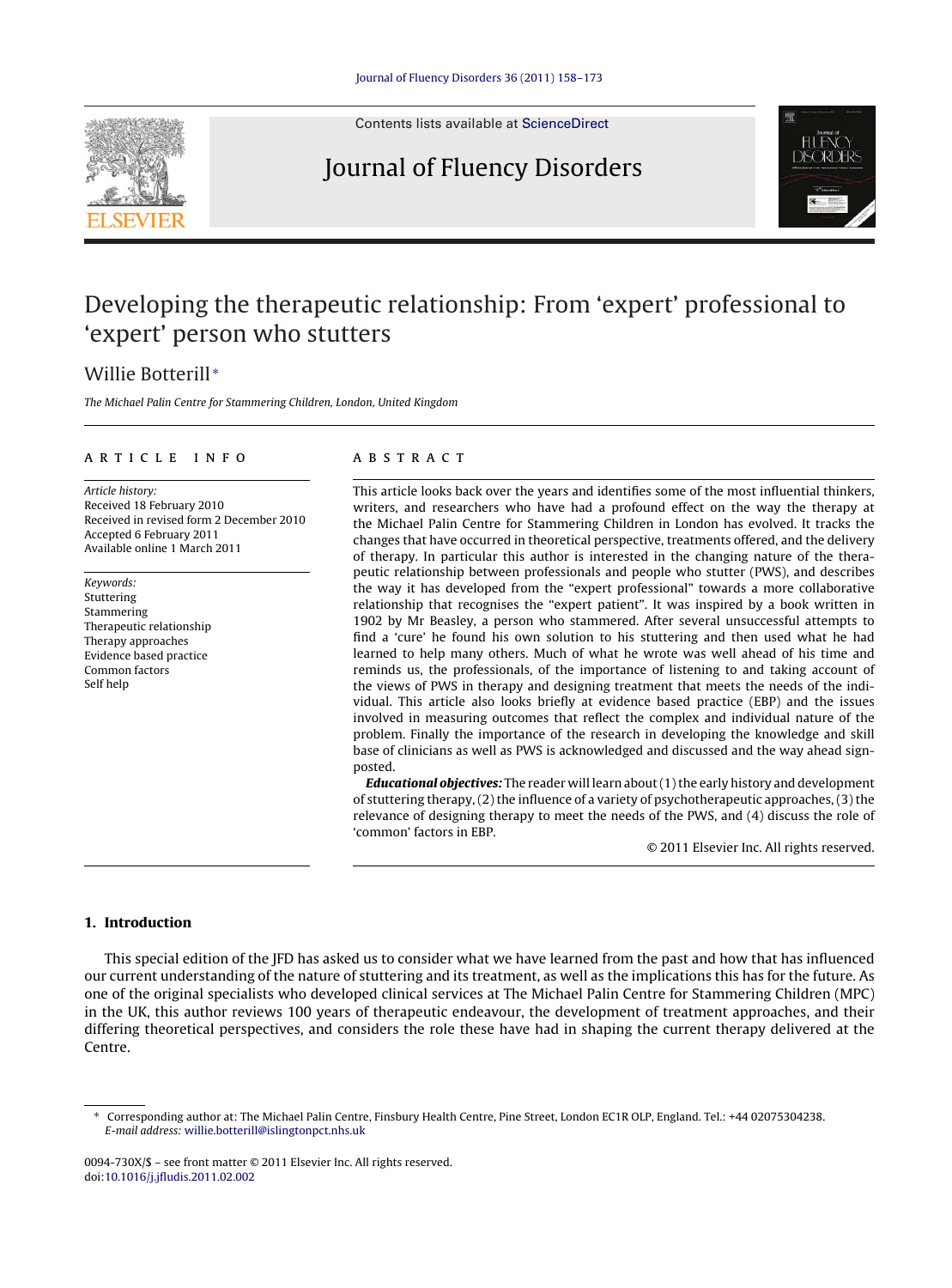The MPC opened as a specialist centre in 1993 as result of the vision and determination of Travers Reid a person who stammers and Dr Lena Rustin a speech and language therapist who was a pioneer in the treatment of stuttering children in the UK.

For twenty or more years prior to the opening of the centre Dr Rustin worked with a small group of speech and language therapists (SLT) in London, developing their knowledge, skills and confidence working with children who stutter and encouraging innovation. As an early member of this group we experimented with new ways of working and sought training from a variety of sources to help answer the questions we continued to have.

There have been many speech and language therapists, psychologists, researchers and people who stammer who have profoundly influenced the way therapy is now conducted at the MPC. It is striking that, when looking back over time, much of "what goes around comes around". Treatment approaches in particular have been remodelled and repackaged many times over the years and are now also benefiting from a growing body of literature and research. This paper will trace some of these influences over time and show how these have shaped the way we have evolved from the "expert" professional role towards a more collaborative relationship with our clients, recognising the importance of the client as the expert in their own lives. As clinicians we have moved from teaching new skills to developing a therapeutic relationship that recognises and employs the skills and abilities the client brings to therapy. This involves the person who stutters (PWS) in the process of understanding the nature of their difficulties and designing therapy appropriate for their individual needs. This requires that clinicians not only have the knowledge and skills to offer a variety of therapy approaches but also have the confidence to follow the client in therapy as they make small self determined steps towards their goals.

It is not within the scope of this paper to detail the current approaches available at the MPC or to describe the specific evidence base for our work (see [Biggart, Cook, & Fry, 2007; Botterill & Kelman, 2010; Cook & Botterill, 2005; Fry, Botterill,](#page--1-0) [& Pring, 2009; Fry & Cook, 2004; Kelman & Nicholas, 2008; Millard, Edwards, & Cook, 2009\).](#page--1-0) Rather this is an attempt to present the philosophy and principles behind the practice and to recognise how these have been influenced by great creative thinkers from a variety of fields over many years including people who stammer.

#### **2. A brief look back in time**

Throughout history, PWS have sought professional help from diverse fields such as medicine, psychiatry, psychology, and speech pathology, all of which have, in various ways and at different times, contributed to our knowledge. Just as importantly, PWS have added to the literature, and offered practical help and support to others. It is salutary to reflect on the reasons why so many individuals who stutter have themselves elected to become professional experts in the field of stuttering, both as clinicians and as researchers. Some of these individuals, for example Wendell Johnson, and Charles van Riper, were amongst the first to take advantage of specific training in speech disorders at the University of Iowa in the 1930s. Clearly they were seeking a better understanding of the problem and solutions to their own difficulties, as well as ways to offer help to others who sought it.

Throughout history people have searched for and often claimed to have found a "cure" for stuttering. To this day, advertisements on the Internet abound with promises of cures by non-professional organisations or individuals. For a century and more, a variety of professionals have proposed a wide range of theories and models to try to explain the nature of stuttering. There is now a wealth of literature and research cataloguing what stuttering is, when and where it happens, hypothesizing about what causes it, and describing treatment programmes intended to remediate it.

Despite this vast literature, there is still no conclusive support for a single or simple cause of stuttering and there is no one type of therapy programme that has been shown to resolve the difficulties of all PWS. Rather, there is a growing body of evidence that many factors have a role to play in the onset and development of stuttering and that most therapies help some PWS, some of the time.

So the search continues for new and better ways to examine and explain what we know, what we think we know and what we don't know. This paper will consider some interesting issues that emerge from a brief look at the past and the present which lead to some speculations about the future.

Research for this paper unearthed a remarkable book written by Mr B. Beasley and published in 1902 called Stammering: Its treatment. Mr Beasley, who stuttered for much of his life before he "cured" himself, went on to set up two "Establishments for the Cure of Stammering and Stuttering" in London and Huntingdon in the UK. Astonishingly, in this small book Mr Beasley wrote about many of the issues that continue to exercise us to this day and are as relevant now as they were then. Mr Beasley's journey took him from passive recipient of "quack" therapies, advocated by so called experts, to becoming an expert patient out of desperation and necessity. He understood better than most the importance of self help and devoted himself to understanding his own stuttering and then helping others. Furthermore, he was living and writing at a time when there was scant information available and he had very little to help him other than his own experience and that of those he was trying to help. Nevertheless, Mr Beasley understood the importance of listening to PWS, and tailoring therapy to meet the needs of the individual. As a result, he argued that therapy could not be written down as a programmed series of steps and should be conducted by someone who really knew and understood the problem. These ideas were many years ahead of their time and continue to resonate across many areas of healthcare, as well as within the field of stuttering, and they will be used to provide some thought-provoking insights from the past.